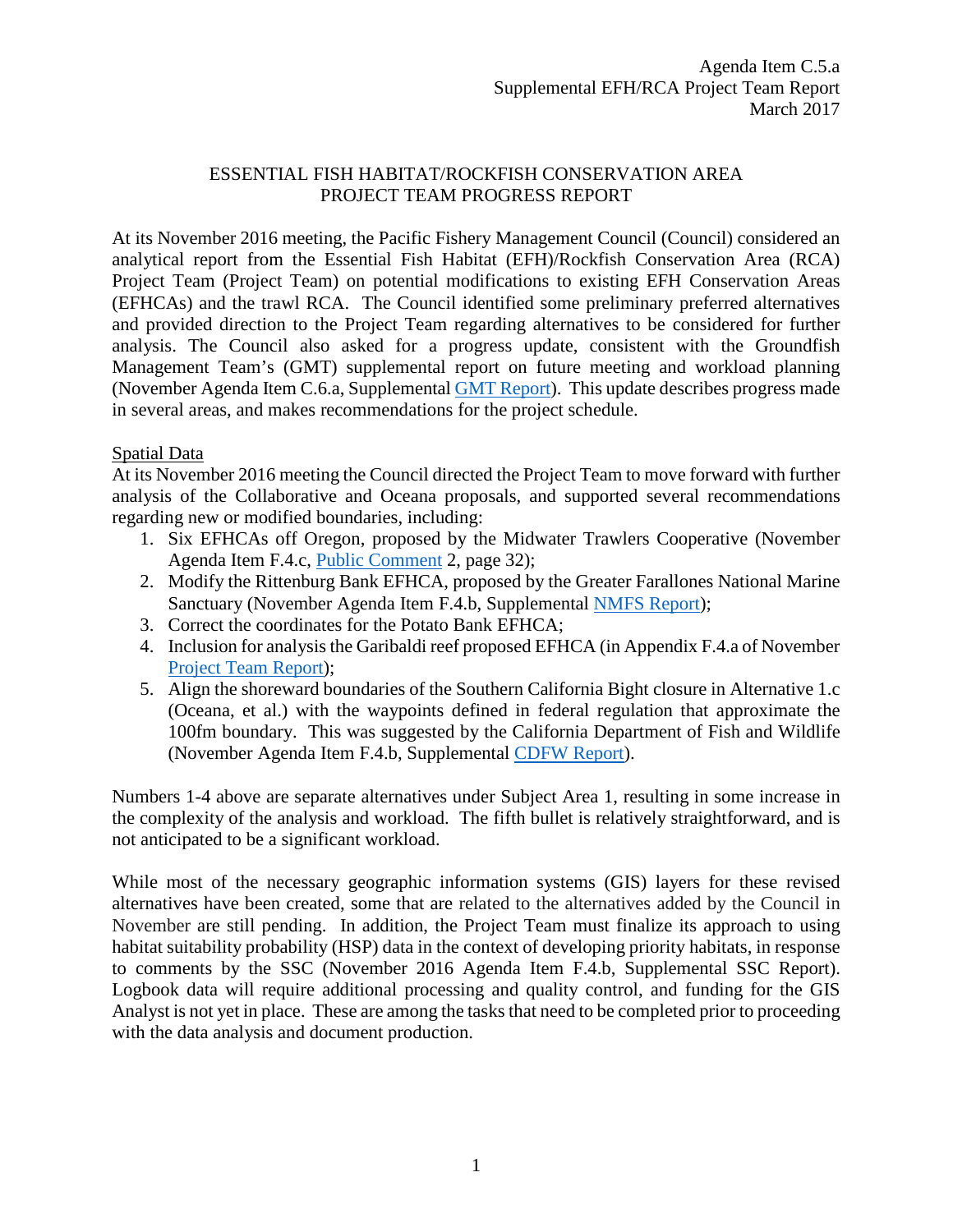## Habitat Analysis

The Council considered recommendations from advisory bodies, and provided the following direction to the Project Team regarding analyses in different subject areas and alternatives, relative to physical and biogenic habitat:

- The Scientific and Statistical Committee (SSC) and Habitat Committee (HC) recommended changes to the analysis of habitat forming invertebrates (HFI) (i.e., corals/sponges);
- The SSC recommended a different approach to using HSP as it pertains to priority habitats;
- The SSC considered a revised DAC methodology and recommended no longer using fishery-dependent data. Rather, the SSC suggested using the HSP data layers to identify areas that have a high probability of overfished species occurrence.

The Project Team has made progress addressing each of these topics. However, for each modification of the analytical approach, a significant amount of time and resources is required. For example, regarding the first bullet above, the Project Team considered ways to incorporate trawl survey and fishery bycatch data into the HFI data layers, and ultimately chose to 1) incorporate the trawl survey data into the existing 'presence' data layer, and 2) update the Phase One Report heat maps that display coral and sponge bycatch density, using trawl fishery observer data. To arrive at this decision, the Project Team held conference calls, a webinar, and developed a written description of the analytical approach ultimately adopted.

#### Socio-Economic Analysis

Data on catch, revenue, and effort was not included in the November 2016 report, but the Project Team continues to develop its analytical approach. On February 9, 2017 the SSC's Economics Subcommittee held a webinar meeting to consider the potential approaches to the economic analysis, including the question of which years to use as general indicators of future fishing activity, in areas proposed to be re-opened to fishing. On March 1, members of the Project Team presented the same approach to the GMT. The Protect Team requested guidance on the choice of years to use for assessing past fishing activity in areas that have been closed to bottom trawling for up to 15 years. The full SSC will consider the Subcommittee report at its March 2017 meeting in Vancouver, Washington.

Investigating data sources/issues and developing a reasonable method to assess effort, catch, and revenue for the socioeconomic analysis required a significant amount of additional work by several Project Team members. EHFCAs have been closed since 2006, and the trawl RCA has been closed since 2002. This limits the amount of complete logbook tow information that is available prior to those periods. For example, the Project Team found that for most bottom trawl tows prior to 2000, only a single point was recorded in logbooks, rather than a start and end point for each tow. Given that the average bottom trawl tow is in the range of 17 kilometers, this adds a great amount of uncertainty to the analysis and where catch may have occurred. The Project Team will finalize the data sources and a method to conduct the socioeconomic analysis after the March 2017 meeting.

## Revised Alternatives Table

Based on Council direction from the November 2016 meeting, the Project Team developed a revised alternatives table (appended). It reflects the alternatives added to subject area 1, and the fact that subject area 2 and Alternative 3c are now limited to waters off Washington.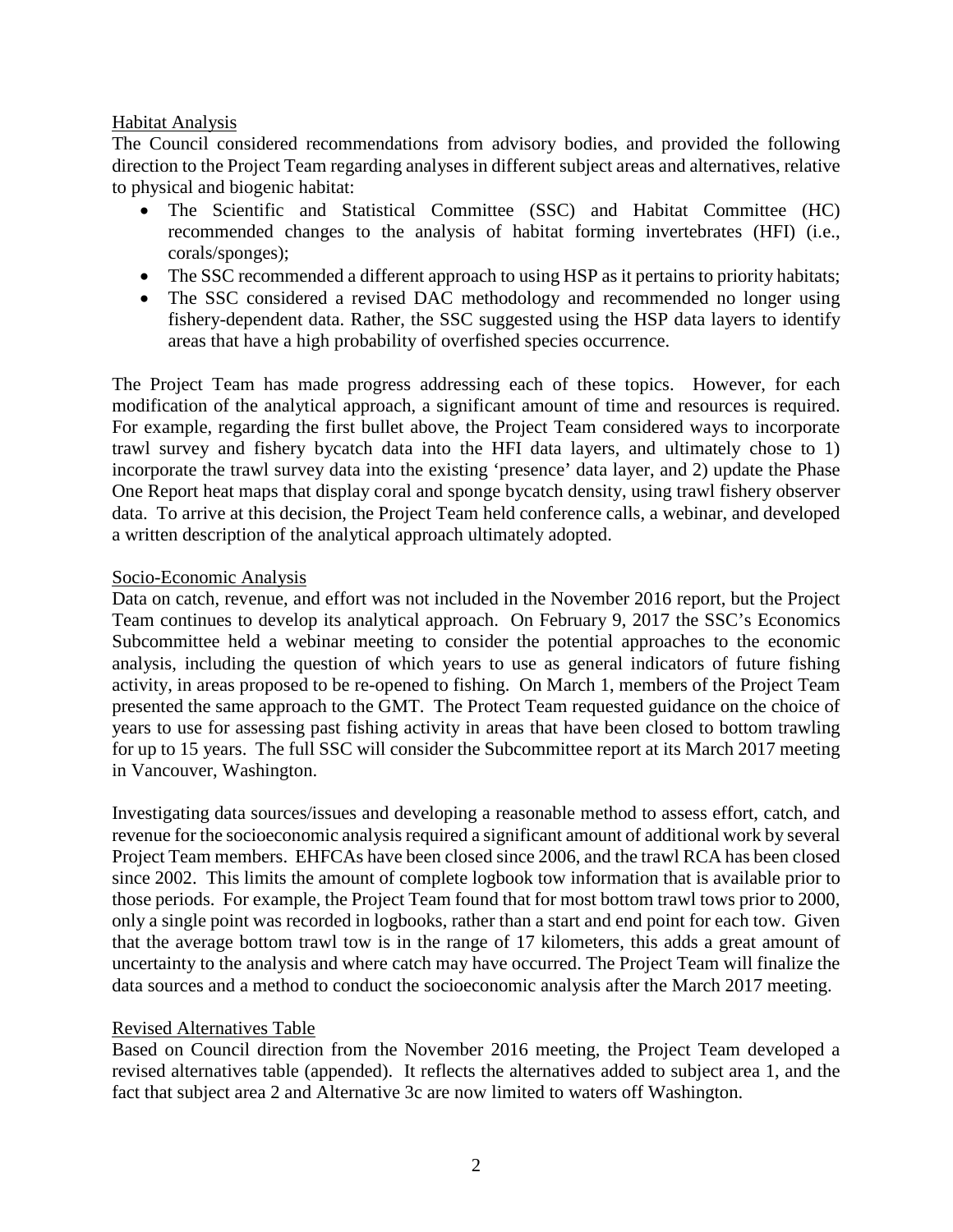# Staffing

The Project Team is made up of staff from the Council, NMFS, and NWFSC, with GIS analysis being conducted by Sound GIS. NMFS was able to procure additional funding to support the GIS analyst position, hopefully through the completion of the project. However, that additional funding is not yet in place, which is causing a delay in the analysis. All other Project Team members have multiple other priorities and tasks, making it a challenge to maintain progress on the EFH/RCA project. Nonetheless, the Project Team meets at least once per week and continues to move forward with the necessary analyses.

## Recommendation for Modified Schedule

The Project Team recommends moving final action to September 2017, to accommodate the additional analyses and modified alternatives resulting from the November 2016 Council meeting. This leaves open the possibility of a June check-in to provide preliminary analysis and solicit feedback from advisory bodies and the Council on specific topics.

PFMC 03/08/17